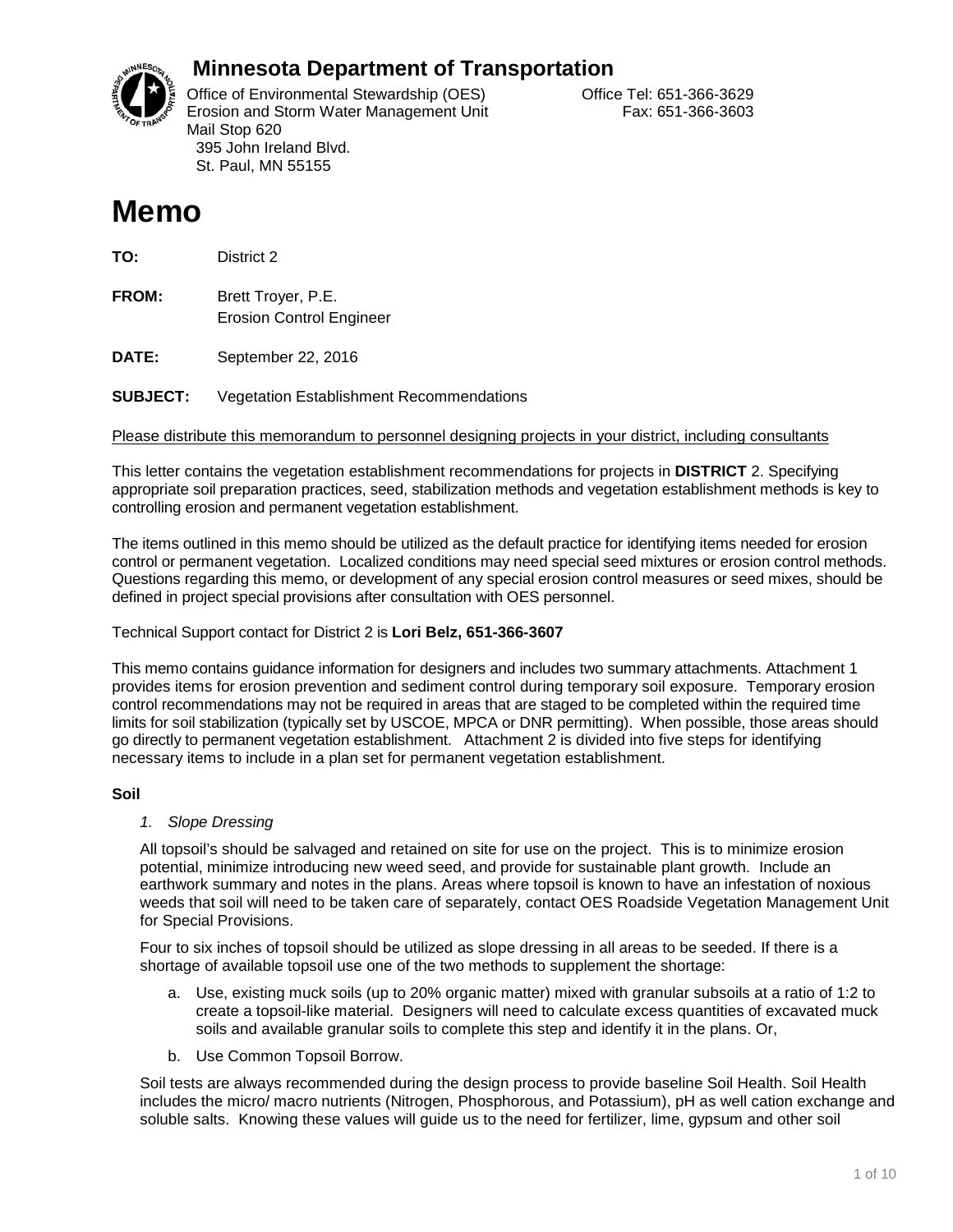amendments. This will help to maximize vegetation establishment and minimize impacts to our waters. The University of Minnesota (UofM) Soil Testing and other private laboratories can perform the soil analysis and provide recommendations for fertilizer ratios/rates as well as other soil amendments. Request the UofM Soil Analysis Package 2 for Professional Turf Management or equivalent to obtain the baseline Soil Health values.

#### *2. Topsoil Material (Spec 3877)*

These are soils that are provided to solve availability, specific slope, bio-retention, bio-detention and ditch stability problems.

- a. Common Topsoil Borrow: General use topsoil to supplement existing topsoil to meet the minimum depth of 4 inches.
- b. Loam Topsoil Borrow: General use topsoil for landscape and planting beds if soils are deficient in rooting potential.
- c. Sandy Clay Loam Topsoil borrow: A processed topsoil for placement on turf reinforcement mats, cellular confinements systems, tied or untied concrete mats, and for tree root protection or restoration.
- d. Rooting Topsoil Borrow: General rooting soils, with excellent drainage characteristics composed of three material components of sand, compost and loam topsoil borrow
- e. Boulevard Topsoil Borrow: A median landscape bed media that supplies proper level of compaction, water holding capacity and nutrient retention of equal parts of loam, sand, and compost.
- f. Filter Topsoil Borrow: A water quality planting and filtration/infiltration medium composed of a sand/compost blend.
- g. Organic Topsoil Borrow: A turf growing medium to supplement existing poor topsoil, consisting of a blend of the salvaged topsoil and compost.

#### **Soil Preparation (Spec 2574)**

Identified as Step 1 in the Permanent Vegetation Establishment table (Attachment 2)

*1. Subsoiling*

Designate areas that are not to be used for staging, or driving (eg. infiltration treatments, wetland soil edges, certain utilities, Areas of Environmental Sensitivity). Storage areas for equipment, stockpiles, and materials (i.e. Precast Median Barriers), temporary haul and access roads must be de-compacted before final turf establishment. Provide a subsoiling pay item quantity for these areas where vegetation is proposed.

*2. Soil Bed Preparation*

Provide this for all areas that will require turf establishment. Provide in the plans soil bed preparation, pay item 2574.578.

*3. Lime (3879)*

Lime is helpful in establishing vegetation in acidic type soils. Lime recommendations are typically based on soil test pH results. Lime will be necessary if the soil pH is 6.3 and below. Provide 2 tons per acre in in the eastern half of District 2 if no soil tests are completed.

*4. Fertilizer (3881)*

The three types for vegetation establishment are as follows; Type 1 is commercial, type 3 is slow release nitrogen, and type 4 is natural base. It is the designer's responsibility to include the fertilizer analysis (N:P:K ratios) and application rates in the statement of estimated quantities or tabulation sheets.

The analysis and application rate will need to be taken care of in a note on the SEQ or in the tabulation sheet in the plans. One example is shown below (quantities, analysis, and application rates will need to be filled in appropriately):

| <b>STATEMENT OF ESTIMATED QUANTITIES</b> |                                                                        |          |                          |     |            |            |  |
|------------------------------------------|------------------------------------------------------------------------|----------|--------------------------|-----|------------|------------|--|
| Tab                                      | Sheet No.<br>Unit<br>Description<br><b>Total Estimated</b><br>Item No. |          |                          |     |            |            |  |
|                                          |                                                                        |          |                          |     | Quantities |            |  |
|                                          | 123                                                                    | 2574.508 | <b>Fertilizer Type 3</b> |     | LВ         | <b>XXX</b> |  |
|                                          | 123                                                                    | 2574.508 | Fertilizer Type 4        | (2` | _B         | XXX        |  |

(1) Fertilizer analysis xx-xx-xx, application rate aaa lbs/acre for seed areas Fertilizer analysis xx-xx-xx, application rate bbb lbs/acre for sod areas

(2) Fertilizer analysis yy-yy-yy, application rate ccc lbs/acre for seed areas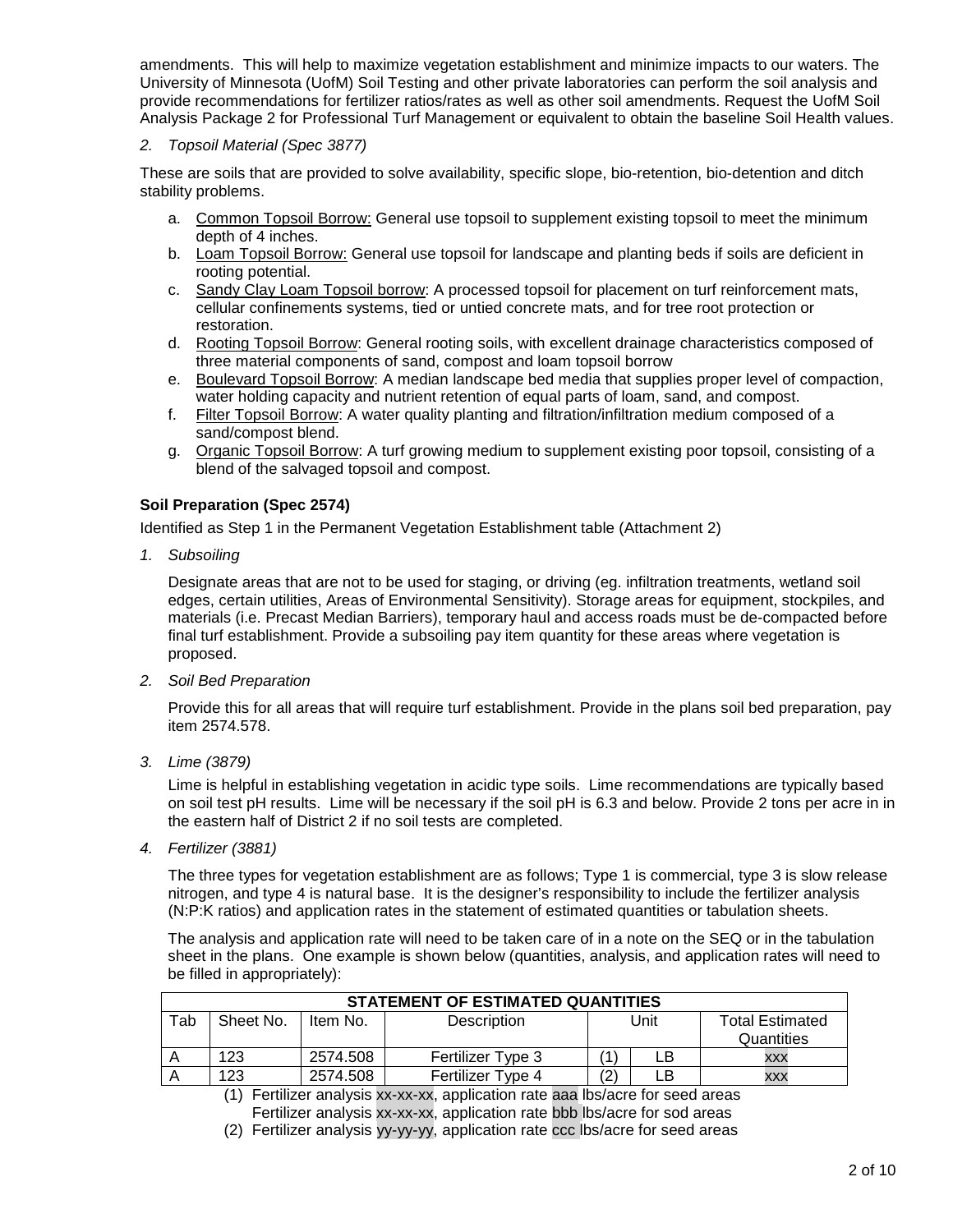If you have multiple fertilizer analyses of the same fertilizer type it can further be broken down and shown in the tab sheets to break down the pound of each.

#### **Turf Establishment (Spec 2575)**

Turf establishment lump sum is for establishing permanent soil covers for small areas, typically under 2.5 acres in size. These would include turn lane construction, lighting projects, and culvert replacement.

**NOTE:** Provide a note in the statement of estimated quantities or tabulations that modifies any of the standard language of this item as shown in 2575.3 L specification.

Temporary Erosion Control is not part of this item and will need to be addressed and incorporated into the plans separately.

#### **Seed (Spec 2575)**

Identified as Step 1 in Attachment 1 and Step 2 in Attachment 2

- *1. Seeding (Spec 2575)*
	- a. Provide a seeding pay item for all temporary and permanent seeding operations.
	- b. For temporary seeding purposes provide the following;
		- i. Use the seeding pay item when seeding contiguous areas larger than 2.0 acres.
		- ii. Use rapid stabilization methods for areas that are: less than 2.0 acres, near water, or areas where stormwater leaves project limits. The plan must indicate areas for Rapid Stabilization; quantities should include an estimate of multiple applications based on staging or phase of construction. These are for small critical areas, scattered over the project site. Use in Areas of Environmental sensitivity (AES) and may be noted on plan sheet as 'Site Management Plan Area.

The seeding method depends on the soil type and existing plant materials. On occasion there may be need to indicate the seeding method for final or temporary stabilization.

- a. Drill seeding
	- i. Specify drill inter-seeding for native or general seed mixtures when seeding into either an established temporary vegetative cover or areas where temporary straw mulch is placed.
- b. Broadcast seeding
	- i. Hydraulic application: Specify in all plans for temporary seeding and seeding of difficult areas such as slopes steeper than 1:2, limited access, or saturated soils.
	- ii. Hand application: Specify for small areas, areas under maintenance restrictions, and erosion failures. This can be for either native or general seed mixtures. If hand raking of seeding is specified, indicate as incidental.

#### *2. Seed Mixture (Spec 2575, 3876)*

MnDOT is increasing the use of native species on the roadsides. The 2X-XXX series (composed of primarily non-native species) will continue to be utilized on regularly mowed areas such as in-slopes (e.g. top 8-15ft) and residential and commercial areas. The 3X-XXX series (composed primarily of native species) were designed to protect and enhance natural resources, promote biodiversity, support pollinator habitat, display native vegetation, introduce travelers to the regional physical or biological character of the native landscape, and enhance visual quality by using vegetation to frame or screen views to and from the roadway corridor.

The seed mixture will depend on location (within project or region of the state), functional outcome, and soil type. Seed mixes are formulated to provide quicker cover initially while the longer term species establish. The seed mix application rates are based on Pure Live Seed (PLS) and the seed mix number provides information about the use and content of the mix. This numbering system can be used to guide the designer in choosing the right mix for a given site on the project.

See Attachments 1 & 2 for general seed recommendations. For specific composition of a seed mix refer to the MnDOT Seeding Manual. If the project has unique seed requirements (such as wetland restoration, Areas of Environmental Sensitivity, etc.) consult with OES for guidance.

a. Temporary Seed Mixtures (3876) - see Attachment 1

Provide a seed pay item for temporary seeding purposes when seeding contiguous areas larger than 2.0 acres. Seed mixture 21-xxx is for short term stabilization of 1 season and 22-xxx is for longer term stabilization, 2 or more seasons.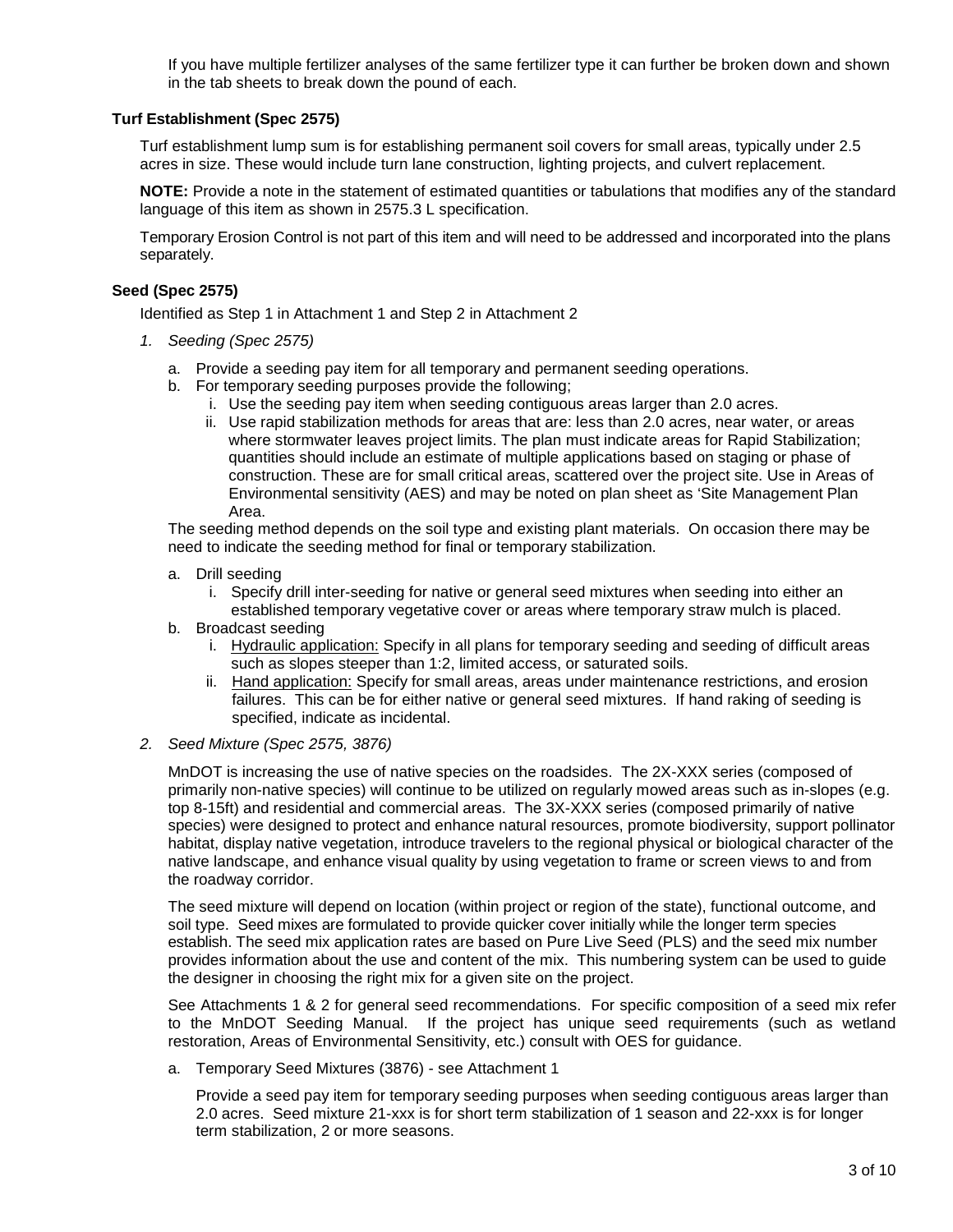b. Permanent Seed Mixtures (3876) - see Attachment 2

It will become more common to have projects with both native mixes and non-native mixes. An example would be to have native mixes (3X-XXX series) on the back-slope and ditch bottom, while the in-slope and/or median may be a non-native mix (2X-XXX series). The use of native seed mixes are often required along Prairie Passage Routes (see below), adjacent to public lands (E.G. parks and forests under federal or state jurisdiction), or used to mitigate impacts regulated by other agencies.

This is a standard condition of the DNR General Permit to MnDOT for repair or bridges and culverts (GP2004-0001). The DNR may also require that native vegetation be utilized when projects run through or adjacent to DNR managed lands such as Wildlife Management Areas, Scientific & Natural Areas, Public Access, State Parks, State Forests, etc.

Native vegetation suitable to the local habitat is also recommended when projects run through or adjacent to areas that include rare species, in areas identified as a Site of Biodiversity Significance, or in an Area of Environmental Sensitivity (AES). The DNR is not alone in these requirements. Use of native vegetation can come up by request from adjacent landowners or in other regulatory compliance measures (see environmental documentation and permits).

For ADA projects, use the seed mixes or sod types recommended for frequently mowed areas in the SEED section of attachment 2.

#### **Prairie Passage Routes**

In 1993, the FHWA gave funding to departments of transportation in Minnesota, Iowa, Missouri, Kansas, Oklahoma and Texas to develop a prairie passage. The goal of the prairie passage is to protect native grasses and wildflowers along the roadside right-of-way; plant native grasses and wildflowers along the roadside right-of-way; and promote the awareness of prairie related natural and cultural resources. District 2 has five roads designed as part of the prairie passage:

TH 32 from the junction of TH 34 north to the junction of TH 102; TH 102 from the junction of TH 32 northwest to Crookston; TH 75 from Crookston north to the Canadian border; TH 175 from the junction of TH 75 east to the junction of US 59, and US 59 from the junction of TH 175 north to the Canadian border.

Projects constructed on these roads shall use native vegetation; specify native seed mixes.

*3. Sod (Spec 2575, 3878)*

Sod should be used in areas where it can be maintained or as necessary for instant erosion control. Areas where sod may be considered are residential lawns, urban areas, and areas of concentrated flow where erosion is a concern. It is important to specify the correct type of sod (Lawn, Mineral, or Salt tolerant) for the area. Lawn Sod is appropriate for residential use; Mineral Sod is appropriate for granular, sandy soils; Salt-tolerant Sod is appropriate for high traffic areas at boulevards, road edges, and medians where salt use is expected.

#### **Stabilizing Covers (Spec 2575)**

All projects will have one or more of the following stabilizing covers to limit erosion and aid in plant germination. Identified in Attachments 1 & 2

1. *Mulch (3882)* 

MnDOT recommends that all projects use Type 3 Mulch, but it is not a standard. Type 3 Mulch is a clean grain straw, certified to be free of noxious weeds by the Minnesota Crop Improvement Association.

**NOTE:** Use Type 1 or Type 3 mulch in areas that are 2 acres and larger and/or widths greater than 8 feet.

- *a. Type 1 Mulch:* Use as an alternative to Type 3 Mulch with Non-native seed mixtures. Provide disk anchoring for this item.
- *b. Type 3 Mulch:* Use in areas that specify native seed mixes. Provide disk anchoring for this item.
- c. *Type 4 Mulch:* Use in areas where crimping is difficult and on slopes without ravine drainage (specify either Type 1or 3 Mulch, depending on seed mixture).
- d. *Type 5 Mulch:* made from ground-up grubbed trees, can be used in combination with silt fence in ditch bottoms to provide flow control and nutrient adsorption, traction on clay soils, tree root protection, slash mulch for slopes, and temporary access roads.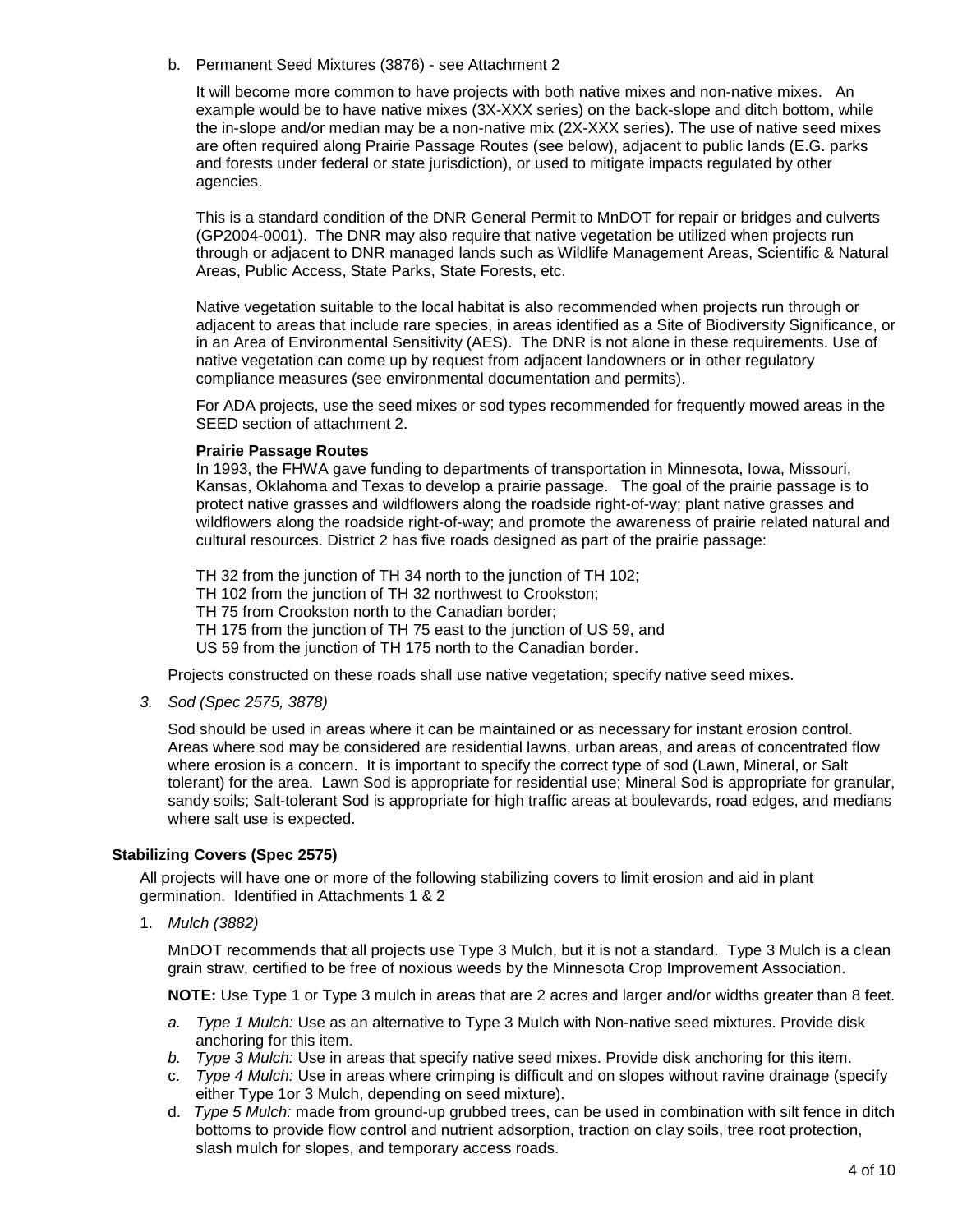- e. *Type 6 Mulch:* Use in Landscape beds
- 2. *Erosion Control Blankets\* (3885)*

The netting is available in several forms and categorized by degradation, type (synthetic or natural), and function. All ditches that discharge water off the site should have additional quantities of blanket for the last 200 feet for temporary conditions associated with all stages of the project. Most soil or compost filled riprap will require a blanket to aid in germination and soil protection during flow conditions. In critical areas, specify as a note in the Statement of estimated quantities or tabulations that maintenance on the blanket is required.

- *a. Category 0:* Short lived, rapid degrade. For slopes <1:3 with regular mowing. This includes areas where turf grass seed is specified.
- *b. Category*  $3^{**}$ : For slopes 1:3 to 1:2 and channel grades  $\leq$  3%.
- *c. Category 4\*\*:* For slopes between 1:2 and 1:1 and channel grades <5%. Typically specified with erosion stabilization mats for seed germination.
- d. *Category 6: Semi* Permanent surface stabilization. Not soil filled. For channel grades <7%.

**\*NOTE**: Include the standard detail sheet for the head trench and stapling pattern when blankets are specified in the plans.

**\*\*NOTE**: Category 3 & 4 control blankets now have the suffix P or N as a pay item. P is for synthetic netting and N is for natural netting. These suffixes must be identified in pay item tabulations. Synthetic netting (3P or 4P) may be prohibited due to adjacent landowner requests, mow areas, permit requirements, or rare species. When N is designated for permanent then N will be designated for temporary. Check environmental review documentation and permits prior to selecting this item. Natural netting (3N or 4N) or other methods of mulch protection should be specified for these situations. Provide a note in the statement if estimated quantities or tabulation sheets if wood fiber is desired.

3. *Hydraulic Erosion Control Products (3884)*

Hydraulic matrix products can be used both for temporary conditions and permanent turf establishment.

- a. Use Hydraulic mulch for short term temporary cover such as stockpiles and slopes that do not receive concentrated flow. Use a 3x-5x multiplier of the permanent turf areas for each construction season. This also can be used as an alternate to Type 1 Mulch on flat lawn areas.
- b. Use Hydraulic Bonded Fiber Matrix for difficult access locations with safety concerns and without concentrated storm water flows. This may prevent rapid seedling establishment.
- c. Use Hydraulic Reinforced Fiber Matrix for longer term temporary cover for erosive soils and for over wintering conditions. This also can be used as an alternate to erosion control blanket for permanent turf establishment, except in ditches.
- d. Use Hydraulic Compost to supplement weak sandy soils and act as an erosion control mat for use on slopes less than 1:6.

#### **Poly Coverings (3888)**

Alternatives to temporary seeding or Rapid Stabilization consider using temporary poly covering in areas adjacent to rivers, bridge abutments, and other steep slope. The contractor will be able to 'open and close' this cover every day while completing the work. Include a pay item 2575.518 temporary poly covering.

**NOTE:** Provide a note in the statement of estimated quantities or tabulations which poly covering is required, if any. Woven geotextile type V; reinforced poly tarp; or reinforced polyethylene sheeting.

#### **Turf** *Reinforcement Mats (3885)*

All turf reinforcement mats (TRM's) are soil filled with Sandy Clay Loam Topsoil Borrow. The TRM should be designed based on bed shear. Categories 1-3 provide a range of bed shear stabilization between 2.1 and 8lbs/ft<sup>2</sup>. Category 4 is for steep slope surface stabilization where high tensile strength is required. When a TRM is called for in the plan, provide the appropriate category of erosion control blanket (typically Category 4) as a separate pay item.

**NOTE:** Provide special installation details in the plan that includes head and check trenching, overlap, and stapling, pin, rod or some other attachment. Contact OES for these details.

#### **Watering (spec 2575)**

For areas where it is critical to obtain good turf cover water is a must. For watering slopes adjacent to infiltration areas and ponds provide a watering pay item. For watering of Turf Reinforcement Mats, steep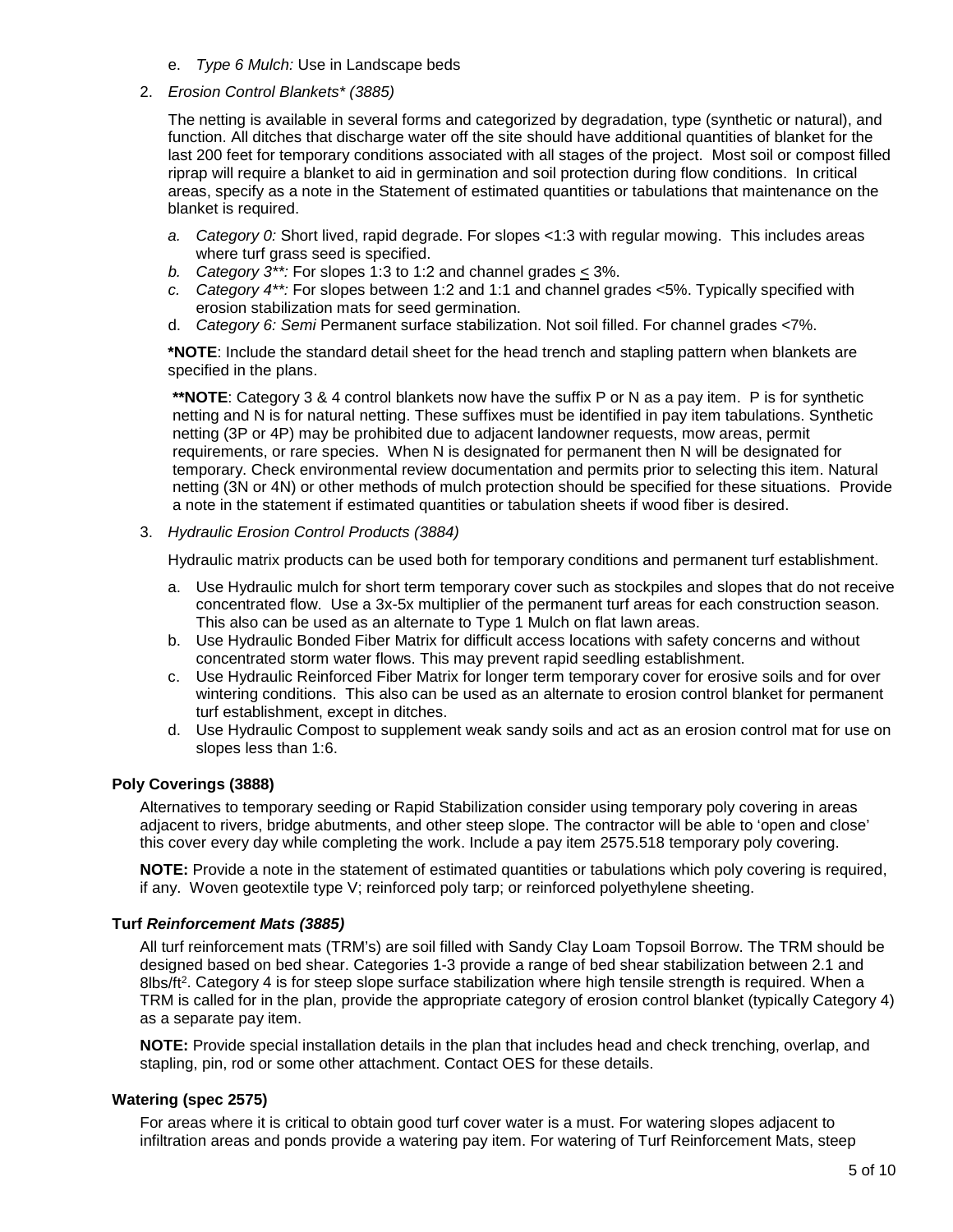slopes, and RSS walls provide temporary irrigation/water by special provision. Contact OES for watering provision guidance.

#### **Vegetation establishment and Weed Control (Spec 2575)**

Identified as Step 5 'Establishment' in Attachment 2

1. *Mowing*

Provide a mowing pay item on projects with seeding and duration of more than three months..

The suggested quantity in Attachment 2 is an average and may need to be adjusted based on the project.

**NOTE:** Include the following in the construction notes:

• *Mowing schedule (to the extent possible within the time frame of the project): Mow after seeding and starting when the majority of vegetation is 12"-18" high. Set mower to a height of 6" – 10". Mow non-native seeding areas once or twice to control weeds. Mow native seeding areas approximately 3 times at 1-month intervals in the first growing season after planting, and 2 times at 1-month intervals in the second growing season*.

2. *Weed Spraying* 

Include weed spraying and weed spray mixture pay items on all projects. Attachment 2 shows an approximate quantity to use as well as a general herbicide recommendation. This herbicide will control most noxious weeds but not all. Noxious weed locations can be obtained from district maintenance staff. If specific noxious weed issues are known during the design phase, contact OES Roadside Vegetation management Unit to for more site-specific recommendations. Noxious weed locations can be obtained by consulting with the TGS responsible for vegetation management in each maintenance subarea in District 2.

**NOTE:** Provide the following note in the tabulations:

• Weed spraying to be done throughout the project to control and prevent the spread of weeds. Submit a pesticide application record to the engineer for each application. Weed spraying will be measured by the area covered or area spot sprayed by herbicide and successfully applied as indicated by dead noxious weeds. Weed spray mixture will be measured by volume of herbicide furnished and used.

Attachment 1: Temporary Erosion Control Recommendations Attachment 2: Permanent Vegetation Establishment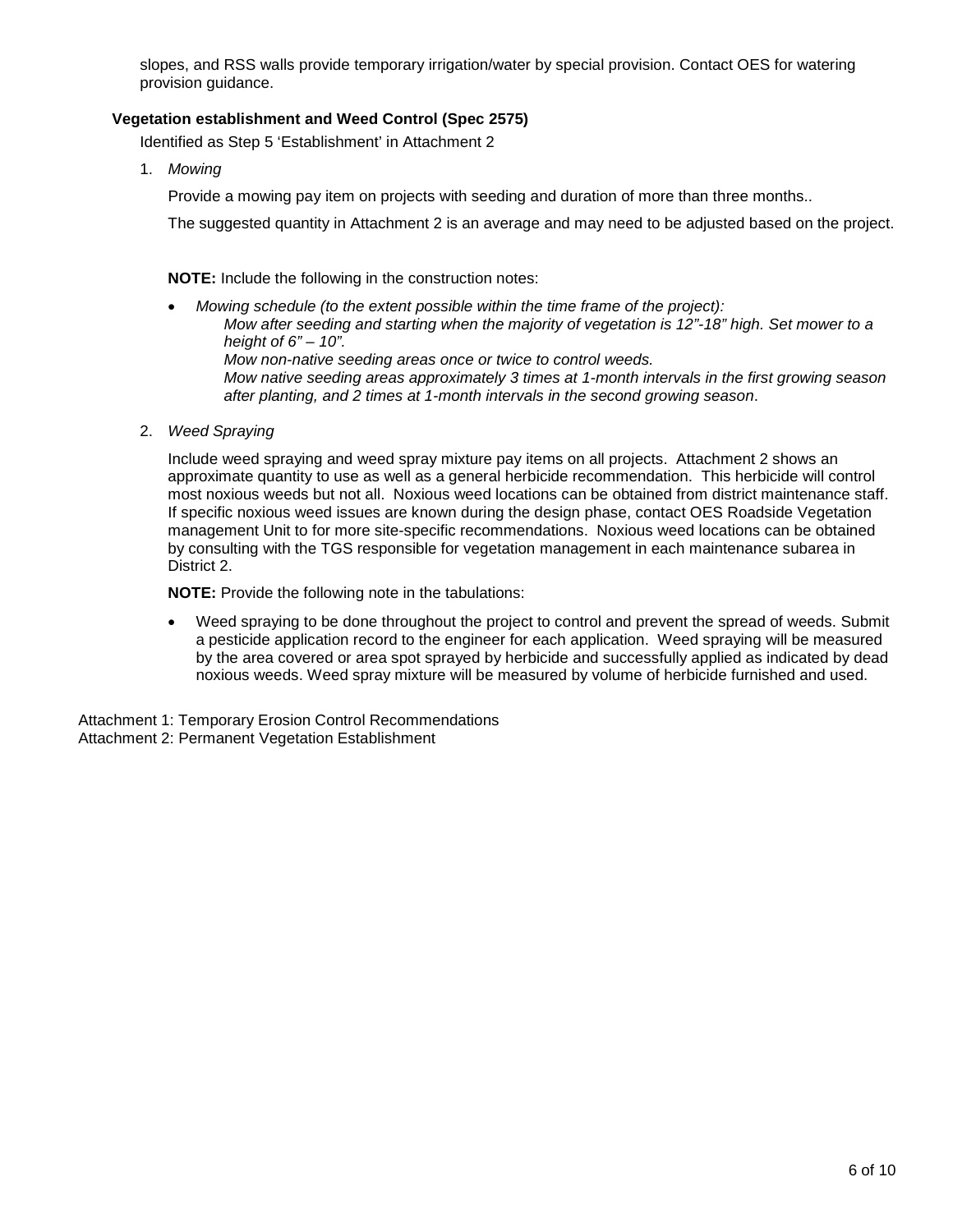#### **Attachment 1: Temporary Erosion Control Recommendations**

These recommendations are for general temporary erosion control general. Select the appropriate items at each step. To address different conditions within a project, it is likely that more than one item from each step (or pairings between steps) will be required for your project.

### **SEED MIXTURES** ITEM NO. DESCRIPTION RATE UNITS Notes 2575.502 SEED MIXTURE 21-111 100 LBS/ACRE LB less than 1 year, spring/summer seeding 2575.502 SEED MIXTURE 21-112 100 LBS/ACRE LB for less than one year, fall seeding 2575.502 SEED MIXTURE 21-113 110 LBS/ACRE LB for less than one year, use on poor soils 2575.502 SEED MIXTURE 32-241 38 LBS/ACRE LB for 1-5 years, where native mixes will be used for permanent establishment 2575.502 SEED MIXTURE 22-111 30.5 LBS/ACRE LB for 1-2 years where turf or introduced mixes will be used for permanent establishment 2575.502 SEED MIXTURE 22-112 40 LBS/ACRE LB for 3-5 years establishment

| Step 2: | <b>FERTILIZER</b> |                          |              |              |                                    |  |
|---------|-------------------|--------------------------|--------------|--------------|------------------------------------|--|
|         | <b>'TEM NO.</b>   | <b>DESCRIPTION</b>       | <b>RATE</b>  | <b>UNITS</b> | <b>Notes</b>                       |  |
|         | 2574.508          | <b>FERTILIZER TYPE 1</b> | 200 LBS/ACRE | LВ           | according to soil test or 10-10-20 |  |

| Step 3: | <b>STABILIZING COVERS</b> |                                          |               |              |                                                                                                                                                                                                                                         |                                                                   |  |  |
|---------|---------------------------|------------------------------------------|---------------|--------------|-----------------------------------------------------------------------------------------------------------------------------------------------------------------------------------------------------------------------------------------|-------------------------------------------------------------------|--|--|
|         | <b>ITEM NO.</b>           | <b>DESCRIPTION</b>                       | <b>RATE</b>   | <b>UNITS</b> | <b>Notes</b>                                                                                                                                                                                                                            |                                                                   |  |  |
|         | 2575.511                  | <b>MULCH TYPE 1</b>                      | 2 TONS/ACRE   | <b>TON</b>   | Slopes $<$ 1:3                                                                                                                                                                                                                          | Where 2X-XXX mixes will be used<br>permanent                      |  |  |
|         | 2575.511                  | <b>MULCH TYPE 3</b>                      | 2 TONS/ACRE   | TON          | Slopes $<$ 1:3                                                                                                                                                                                                                          | Where3X-XXX mixes will be used<br>for permanent                   |  |  |
|         | 2575.519                  | <b>DISK ANCHORING</b>                    |               | <b>ACRE</b>  |                                                                                                                                                                                                                                         |                                                                   |  |  |
|         | 2575.56                   | <b>HYDRAULIC MULCH</b>                   |               | LB.          | Stock piles, slopes <1:6                                                                                                                                                                                                                |                                                                   |  |  |
|         | 2575.562                  | <b>HYDRAULIC STABILIZED FIBER MATRIX</b> | 3000 lbs/ACRE | LB.          | Season of construction                                                                                                                                                                                                                  | Use on slopes <1:3, stockpiles                                    |  |  |
|         | 2575.562                  | <b>HYDRAULIC BONDED FIBER MATRIX</b>     | 3500 lbs/ACRE | LB.          | Season of construction                                                                                                                                                                                                                  | Use on slopes <1:1                                                |  |  |
|         | 2575.562                  | <b>HYDRAULIC REINFORCED FIBER MATRIX</b> | 3900 lbs/ACRE | LB           |                                                                                                                                                                                                                                         | Use on slopes $<$ 1:1 and over winter                             |  |  |
|         | 2575.518                  | <b>TEMPORARY POLY COVERINGS</b>          | <b>NA</b>     | SQ YD        | For areas adjacent to public waters, steep slopes, bridge<br>abutments. (May require a note in tabulations see body of<br>letter.)<br>For areas up to 2 acres; use on slopes < 1:3 within 200 feet of<br>surface waters. (min 1/2 acre) |                                                                   |  |  |
|         | 2575.570                  | <b>RAPID STABLILZATION METHOD 2</b>      | <b>NA</b>     | <b>ACRE</b>  |                                                                                                                                                                                                                                         |                                                                   |  |  |
|         | 2575.571                  | RAPID STABLILZATION METHOD 3*            | 6MGAL/acre    | <b>MGAL</b>  | surface waters (min 1/2 acre unit area application)                                                                                                                                                                                     | For areas up to 1.5 acres; use on slopes <1:3, within 200 feet of |  |  |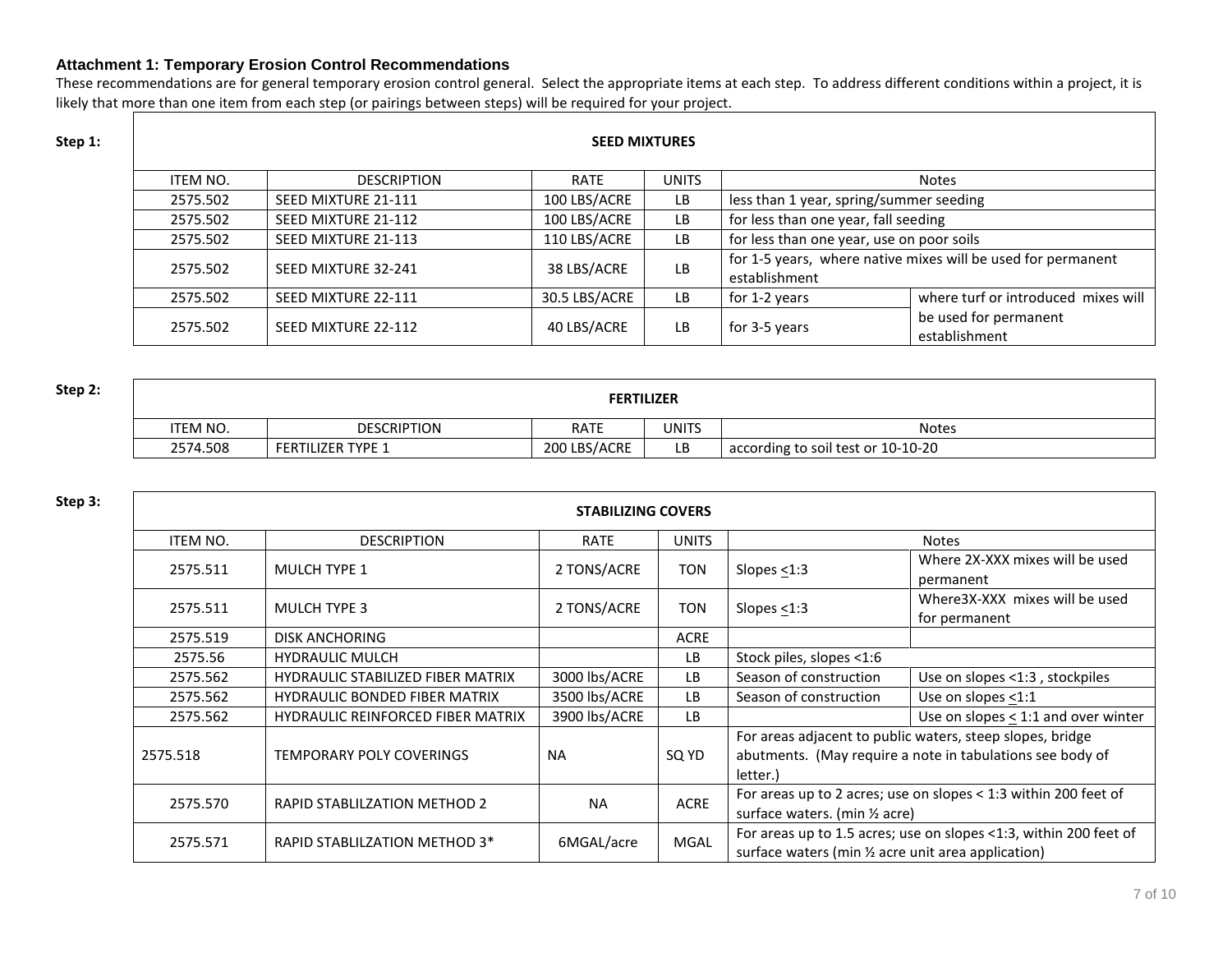| 2575.572 | RAPID STABLILZATION METHOD 4* | <b>NA</b> | חי הא<br>JU. IU. | Fore areas up to 800 sq yd; use on slopes $1:3 - 1:2$ , ditches <4%,<br>within 200 feet of surface waters. |
|----------|-------------------------------|-----------|------------------|------------------------------------------------------------------------------------------------------------|
| .        |                               |           |                  |                                                                                                            |

\*Modify seed mix as a note in the Statement of estimated quantities or tabulations if permanent vegetation establishment is considered.

#### **Attachment 2: Vegetation Establishment Recommendations**

These recommendations are for general vegetation establishment. Select the appropriate items at each step. To address different conditions within a project, it is likely that more than one item from each step (or pairings between steps) will be required for your project.

| ×<br>۰. |  |
|---------|--|
|---------|--|

| Step 1: | <b>SOIL PREPERATION</b> |                      |             |             |                            |  |  |
|---------|-------------------------|----------------------|-------------|-------------|----------------------------|--|--|
|         | ITEM NO.                | <b>DESCRIPTION</b>   | <b>RATE</b> | UNITS       | <b>Notes</b>               |  |  |
|         | 2574.575                | SUBSOILING           | <b>NA</b>   | <b>ACRE</b> | Use on all projects        |  |  |
|         | 2574.578                | <b>SOIL BED PREP</b> | ΝA          | <b>ACRE</b> | Use on all projects        |  |  |
|         | 2574.576                | <b>LIME</b>          | 2 TONS/ACRE | LB          | Eastern half of district 2 |  |  |

**Step 2: SEED \*** ITEM NO. DESCRIPTION RATE UNITS Notes 2575.501 SEEDING NA ACRE Use on all projects 2575.502 SEED MIXTURE 35-241 36.5 LBS/ACRE LB Use on backslopes, dry ditches, areas not regularly mowed, and areas above stormwater and riparian plantings. Use for the west half of D2 2575.502 SEED MIXTURE 35-221 36.5 LBS/ACRE LB and seeds for the west half of D2 in sandy soils 2575.502 SEED MIXTURE 36-311 33.5 LBS/ACRE LB and riparian plantings. Use in the east half of D2 2575.502 SEED MIXTURE 33-261 35 LBS/ACRE LB Stormwater and riparian plantings: within 10' of open water (retention pond edges, streambanks, etc) and on bottom (including 3' up from bottom) of infiltration ponds and wet ditches. Use in west half of D2. 2575.502 SEED MIXTURE 33-361 35 LBS/ACRE LAB USE CONDUCTS: USE IN USE In east half of D2. 2575.502 SEED MIXTURE 25-141 | 59 LBS/ACRE | LB | For general use on in-slopes (e.g. top 8-15ft) and regularly mowed areas For non-sandy soils 2575.502 SEED MIXTURE 25-121 61 LBS/ACRE LB  $\frac{1}{2}$  for sandy soils 2575.502 SEED MIXTURE 25-151 | 120 LBS/ACRE | LB Use in residential area 2575.505 SOD TYPE LAWN NA SQ YD 2575.502 SEED MIXTURE 25-131 220 LBS/ACRE LB Use in commercial areas Use in residential area 2575.505 SOD TYPE SALT TOLERANT NA NA SQ YD Use in areas where salt use is expected (boulevards, road edges, and medians )

**\*** Native Vegetation (3X-XXX seed mix series) may be required due to adjacent landowner, permit requirements, rare species, Prairie Passage Routes (D1,D4,D6,D7,D8), or Areas of Environmental Sensitivity (Check Environmental Review documentation and permits).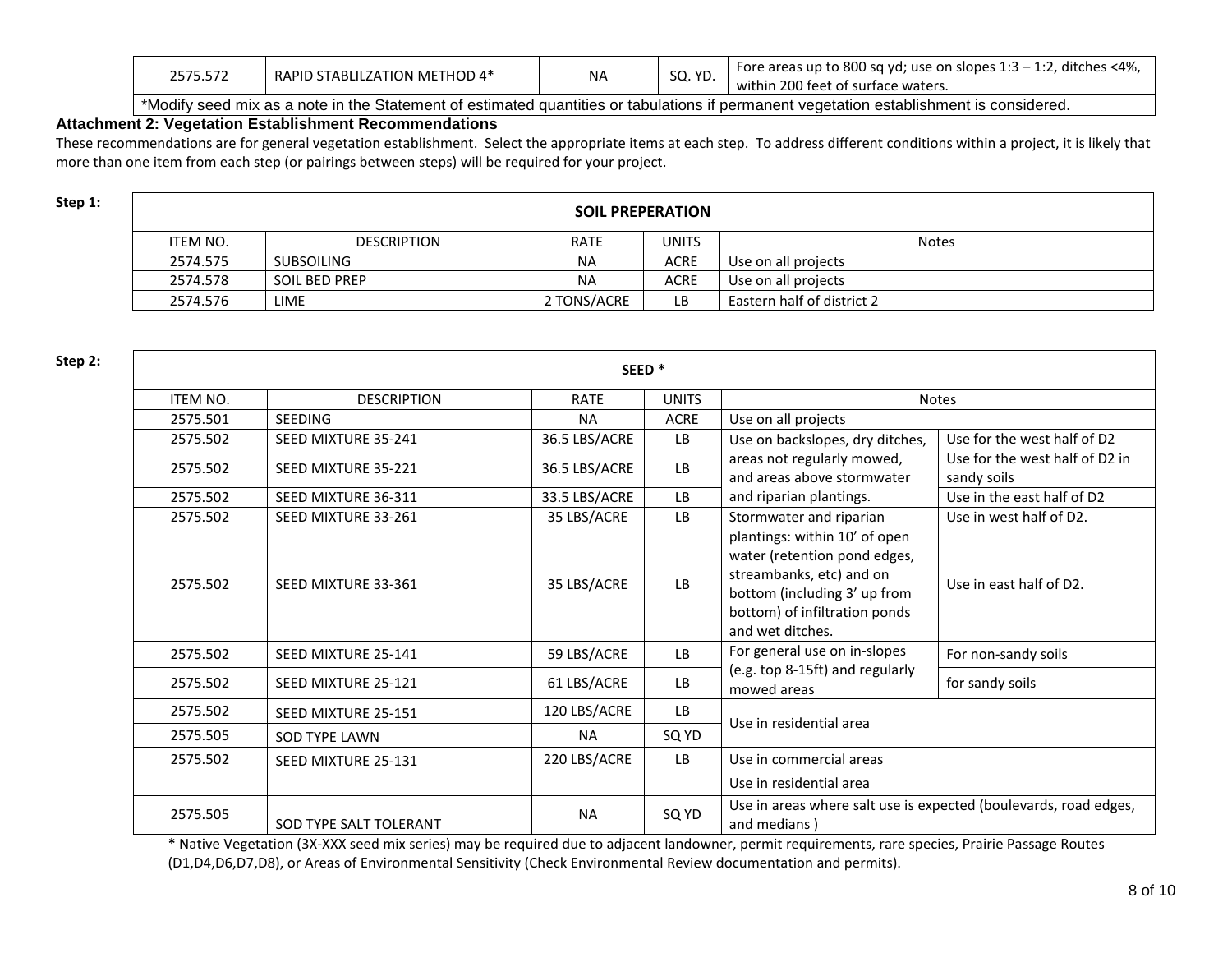| Step 3: | fertilizer |                                   |              |              |                                                                                       |  |  |
|---------|------------|-----------------------------------|--------------|--------------|---------------------------------------------------------------------------------------|--|--|
|         | ITEM NO.   | <b>DESCRIPTION</b>                | RATE         | <b>UNITS</b> | <b>Notes</b>                                                                          |  |  |
|         | 2574.508   | FERTILIZER TYPE 1 (commercial)    | 250LBS/ACRE  | LB           | Use with 25-XXX seed mixes in areas away from water; 20-10-20                         |  |  |
|         | 2574.508   | FERTILIZER TYPE 3 (slow release)  | 200 LBS/ACRE | LB           | Use with 2X-XXX seed mixes near water and for sod; 22-5-10                            |  |  |
|         | 2574.508   | FERTILIZER TYPE 3 (slow release)  | 200 LBS/ACRE | LB           | Use with 3X-XXX seed mixes in areas away from water; 22-5-10                          |  |  |
|         | 2574.508   | FERTILIZER TYPE 4 (natural based) | 180 LBS/ACRE | LB           | Use with 3X-XXX a near water;<br>18-1-8 for loam & clay loam, 17-10-7 for sandy soils |  |  |

**\*** These fertilizer analyses and rates are general recommendations. For best results the analysis and rates should be based on a soil test.

| Step 4: |                 |                                                                    | <b>STABILIZING COVERS</b> |              |                                                                                                                                                                        |                                              |  |
|---------|-----------------|--------------------------------------------------------------------|---------------------------|--------------|------------------------------------------------------------------------------------------------------------------------------------------------------------------------|----------------------------------------------|--|
|         | <b>ITEM NO.</b> | <b>DESCRIPTION</b>                                                 | <b>RATE</b>               | <b>UNITS</b> | <b>Notes</b>                                                                                                                                                           |                                              |  |
|         | 2575.526        | <b>COMPOST BLANKET</b>                                             | <b>NA</b>                 | SQ YD        | Use on boulevards with poor soils                                                                                                                                      | Use on slopes $<$ 1:4                        |  |
|         | 2575.511        | MULCH TYPE 1 (clean straw/hay)                                     | 2 TONS/ACRE               | <b>TON</b>   | For 2X-XXX seed mix series                                                                                                                                             |                                              |  |
|         | 2575.511        | MULCH TYPE 3 (certified grain straw)                               | 2 TONS/ACRE               | <b>TON</b>   | For 3X-XXX seed mix series                                                                                                                                             | Use on slopes $\leq$ 1:3                     |  |
|         | 2575.519        | <b>DISK ANCHORING</b>                                              | <b>NA</b>                 | <b>ACRE</b>  | Use with mulch (type 1 or 3)                                                                                                                                           |                                              |  |
|         | 2575.511        | MULCH TYPE 5 (wood slash)                                          | <b>NA</b>                 | <b>TON</b>   | Slash mulch from onsite clearing and grubbing. Typically used up<br>with temporary erosion control measures. Though if available,<br>use for tree or shrub protection. |                                              |  |
|         | 2575.511        | MULCH TYPE 6 (woodchips)                                           | <b>NA</b>                 | <b>TON</b>   | For Landscape beds and plantings                                                                                                                                       |                                              |  |
|         | 2575.511        | MULCH TYPE 9 (aggregate mulch)                                     | <b>NA</b>                 | <b>TON</b>   | For landscape beds                                                                                                                                                     |                                              |  |
|         | 2575.523        | <b>EROSION CONTROL BLANKET.</b><br>CATEGORY 3N (natural netting)   | <b>NA</b>                 | SQ YD        | Use on slopes $\leq$ 1:2, or ditch grades                                                                                                                              |                                              |  |
|         | 2575.523        | <b>EROSION CONTROL BLANKET,</b><br>CATEGORY 3P (synthetic netting) | <b>NA</b>                 | SQ YD        | Use may be prohibited due to adjacent<br>landowner, permit requirements, or<br>rare species. (Check Environmental<br>Review documentation and permits)                 | Use on slopes $\leq$ 1:2, or<br>ditch grades |  |
|         | 2575.523        | <b>EROSION CONTROL BLANKET,</b><br>CATEGORY 4N (natural netting)   | <b>NA</b>                 | SQ YD        | Use on slopes $\leq$ 1:1, or ditch grades                                                                                                                              |                                              |  |
|         | 2575.523        | <b>EROSION CONTROL BLANKET,</b><br>CATEGORY 4P (synthetic netting) | <b>NA</b>                 | SQ YD        | Use may be prohibited due to adjacent<br>landowner, permit requirements, or<br>rare species. (Check Environmental<br>Review documentation and permits)                 | Use on slopes $\leq$ 1:1 or<br>ditch grades  |  |
|         | 2575.560        | <b>HYDRAULIC Compost</b>                                           | 3000lbs/ACRE              | LB           | Add for poor soils.                                                                                                                                                    |                                              |  |
|         | 2575.560        | <b>HYDRAULIC Mulch</b>                                             | 2100lbs/ACRE              | LB.          | May be used for permanent vegetation establishment in flat<br>areas. Typically utilized for temporary erosion control.                                                 |                                              |  |